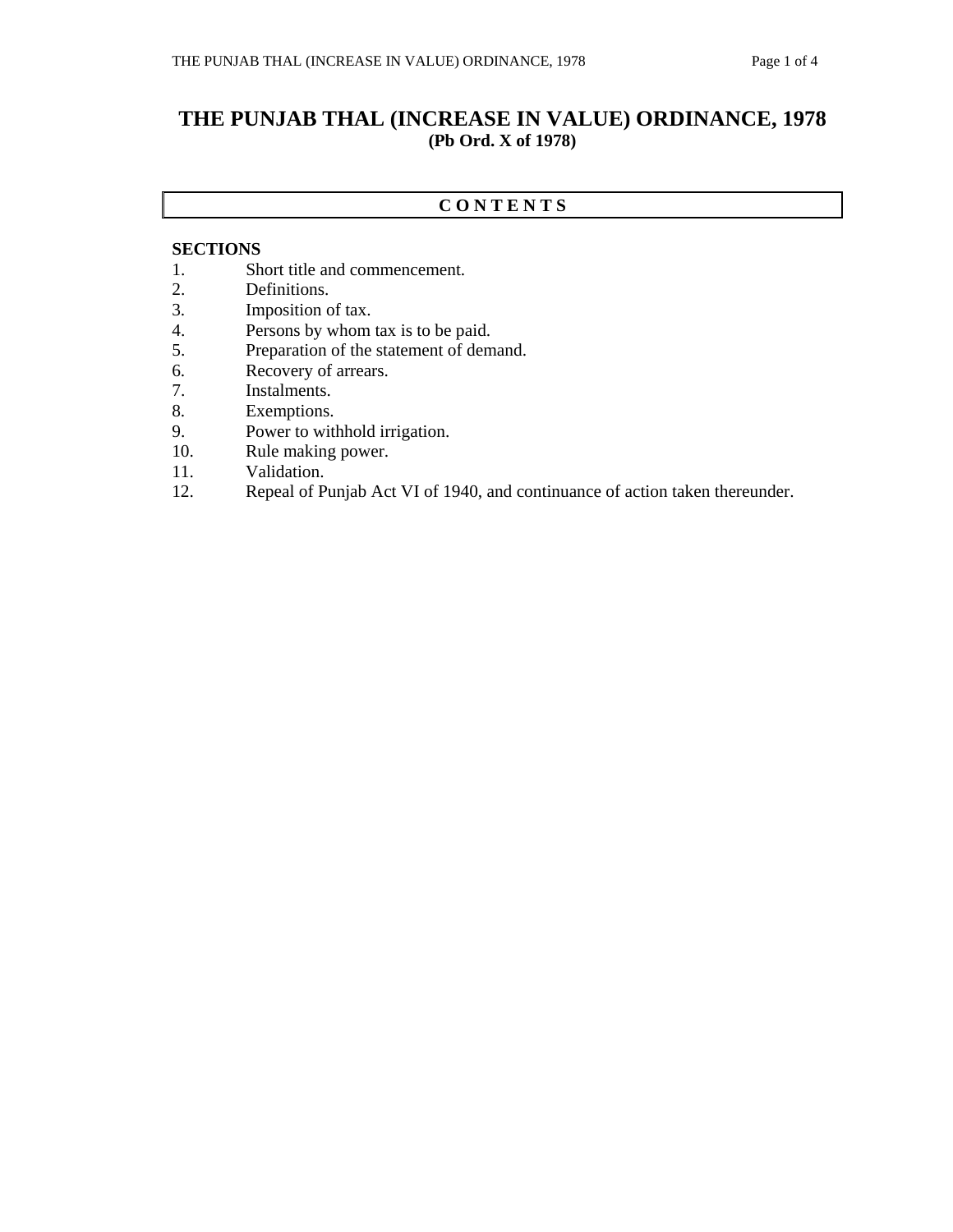# 1 **THE PUNJAB THAL (INCREASE IN VALUE) ORDINANCE, 1978 (Pb Ord. X of 1978)**

[29 April 1978]

### *An Ordinance to provide for the levy of a tax on lands the value of which has been enhanced due to irrigation from the Thal canal*

**Preamble.**— WHEREAS it is expedient to provide for the levy of a tax on lands, which have already risen or are likely to rise in value as a result of the introduction of irrigation in the Thal area;

 AND WHEREAS the Governor of the Punjab is satisfied that circumstances exist which render immediate legislation necessary;

 NOW, THEREFORE, in pursuance of the Proclamation of the fifth day of July, 1977, read with the Laws (Continuance in Force) Order (CMLA's Order No.1 of 1977), the Governor of the Punjab is pleased to make and promulgate the following Ordinance:-

**1.** Short title and commencement.— (1) This Ordinance may be called the Punjab Thal (Increase in Value) Ordinance, 1978.

(2) It shall come into force at once.

 **2. Definitions.—** In this Ordinance, unless there is anything repugnant in the subject or context—

- (*a*) "Collector" means Collector of a District and includes a <sup>2</sup>[Deputy Commissioner] and any officer specially appointed by the Government to perform the functions of a Collector under this Ordinance;
- (*b*) "Government" means the Government of the Punjab;
- (*c*) "prescribed" means prescribed by rules;
- (*d*) "tax" means the tax imposed by this Ordinance; and
- (*e*) "Thal canal" means and includes all canals, channels, reservoirs constructed, maintained or controlled by Government for the supply or storage of water from the headworks near Kala Bagh on the Indus.

**3.** Imposition of tax.—(1) Except as hereinafter provided, a tax shall be levied on all such lands as may from time to time be notified by the Board of Revenue as culturable commanded area and to which irrigation facilities have actually been extended.

 (2) The tax shall be levied at such rate or rates not exceeding sixty rupees on each acre, as may be specified by the Board of Revenue.

 **4. Persons by whom tax is to be paid.—** (1) Except as provided hereunder the tax shall be paid by the owners of the land.

 (2) When the land is mortgaged with possession, the tax shall be paid by the mortgagee but the tax so paid shall not be a charge on the mortgage money.

(3) When the land is held by an occupancy tenant,  $\frac{3}{2}$  [or when there are superior and inferior owners of the same land,] the tax shall be paid by the owners or the occupancy tenant in such shares as may be proportionate to the value of their respective interest in the land.

**5.** Preparation of the statement of demand.—(1) After such enquiry, if any, as may be prescribed with regard to the classification of land or the proper distribution of the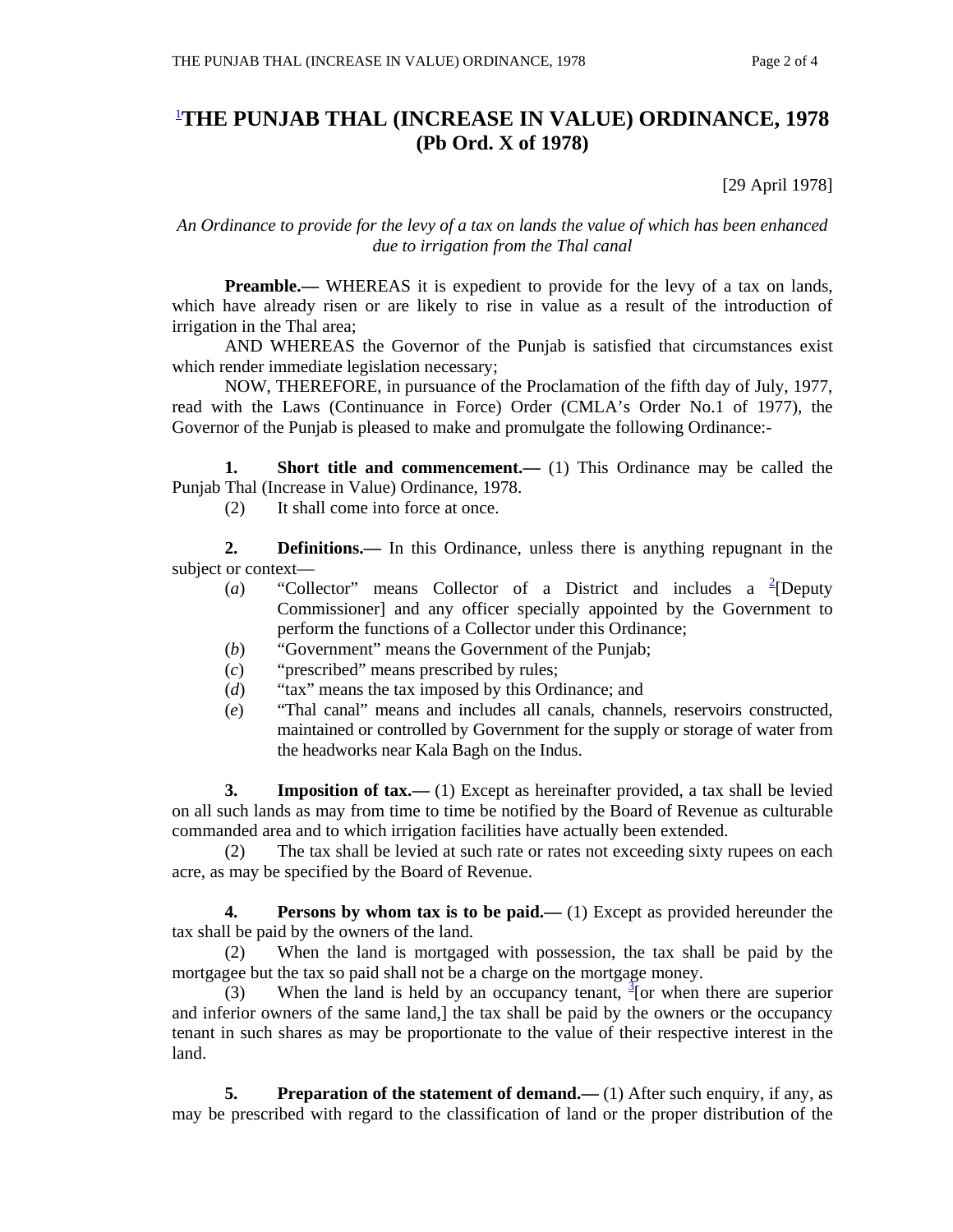tax, the Collector shall prepare a statement of demand, containing full particulars of the amount which each person having rights in the land is liable to pay.

 (2) In distributing the tax between different owners or between owners and occupancy tenants of the same land, due regard shall be had to the prevailing local practice in respect of the division of produce or capital value between such persons in respect of that land.

 (3) The statement of demand prepared under sub-section (1) shall be punblished in such manner as may be prescribed.

 **6. Recovery of arrears.—** (1) After the expiry of such period as may be prescribed for the receipt of objections a statement of account shall be prepared in respect of each person from whom the tax is due and shall be served upon him in such manner as may be prescribed.

 (2) A statement of account certified by an officer exercising the powers of Revenue Officer under the Punjab Land Revenue Act, 1967, shall be conclusive proof of the existence of an arrear of the tax, of its amount and of the person who is the defaulter, and any such arrear shall be recoverable as if it were an arrear of land revenue in the manner provided by or under the said Act.

**7.** Instalments.— (1) The tax shall be payable on demand, but the Board of Revenue may permit the payment of the tax by instalments, payable in such proportions and at such times as may be prescribed.

 (2) When the tax is payable by instalments, interest on delayed payments may be levied at such rates as may be prescribed and such interest shall be deemed to be part of the tax.

 (3) When once the tax on any land has fallen due, any unpaid portion of the tax shall be recoverable from the successor-in-interest of the person from whom the tax was due:

 Provided that in case of all alienations or transfers other than by inheritance the tax shall be payable before such transfer or alienation takes effect.

 **8. Exemptions.—** Nothing in this Ordinance applies to any land which is included in a village site on the date, when the Ordinance came into force and the Board of Revenue may by notification exempt any particular site or class of sites from the operation of this Ordinance on grounds relating either to the character of the soil, the size of the holdings or the purposes for which it is being used.

**9.** Power to withhold irrigation.— The Government may withhold irrigation from any land on which the full amount of the tax has not been duly paid, in which case it may remit the tax in whole or in part and may refund any sums received unless, in the opinion of Government, the land is so situated that the value has risen in consequence of the proposal to introduce irrigation into that area, inspite of the fact that irrigation is to be withheld.

 **10. Rule making power.—** Government may make rules to carry out all or any of the purposes of this Ordinance including rules to modify the procedure for assessment, collection and enforcement of payment under the Punjab Land Revenue Act, 1967, for the purpose of adapting it to the requirement of this Ordinance and for gradation of tax with reference to the character of the soil or the size of the holding.

 **11. Validation.—** Notwithstanding any judgement, decree or order of any Court including the High Court, everything done, all actions taken, notifications issued, rules framed,